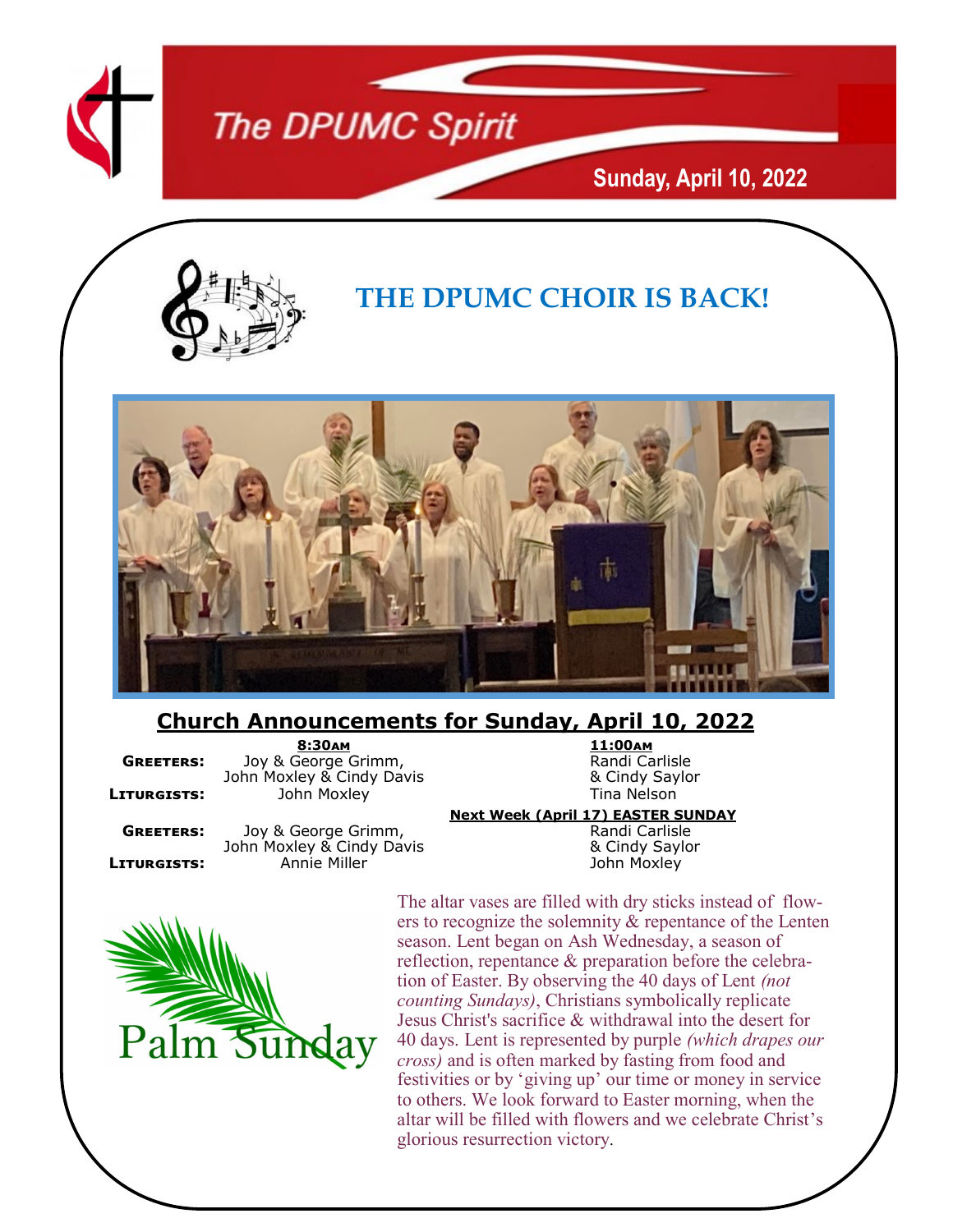**CANDY FOR EASTER EGG HUNT** - On Easter Sunday during the Sunday School hour, we have our annual Easter Egg Hunt. All Children are invited. We need individually wrapped candy to go in the eggs. There is a box in the narthex for your donations. We have the plastic eggs but we need some "Bunnies" to help hide them. Please contact Kathie Browning on 410-627-4347 if you can help. Thank you!

**SIGHT & SOUND THEATER** – Bus trip to see *"David"* on Saturday, June 25! We have room for 1 more, so if you'd like to be added to the list, please let us know. Any questions, please see Cindy (410-375-5955) or Gary Saylor (443-465-1023).

**HOLY HUMOR SUNDAY 2022** - We will celebrate the joy of Jesus' resurrection with laughter and fun on April 24, at both the 8:30AM & 11:00AM services. We will take a light-hearted approach interspersed with the more traditional parts of the service. Please come join in the celebration wearing a smile, and maybe invite a friend as well! - Joy Grimm for the Praise & Play Drama Team

**........................................This Week**

**CHOIR** - Choir practice Wednesday @ 7PM. Last chance to be a part of the special Easter music. We need your voice! Won't you join us!

> **............................................... Holy Week HOLY THURSDAY -** April 14 service @ 7:00PM in the sanctuary. **GOOD FRIDAY** – April 15 service @ 7:00PM in the sanctuary. **EASTER SUNDAY** – April 17 **Sunrise Service** 6:00AM in the Deer Park Pavilion. *includes Holy Communion (bring a flashlight).* **Sanctuary Services** 8:30AM & 11:00AM. *Easter Egg Hunt during children's Sunday School hour. Children will gather in the sanctuary with Miss Jill before going on an Easter Egg Hunt.*

**..........................................Ongoing**

**WORSHIP SERVICES** – **8:30AM** & **11AM** services are both in the sanctuary and are live streamed on YouTube and available on our website later in the day. We are following CDC guidelines. A box is at the entrance of the sanctuary for your offering.

**WEBSITE EFFORT:** We are updating and refreshing the website! Please visit, [www.dpumc.net,](http://www.dpumc.net) and let us know if you like it, have updates, or ideas for improvement. George ([holysmoke1953@gmail.com\)](mailto:holysmokes1953@gmail.com) and Jill [\(jjanocha@yahoo.com\)](mailto:jjanocha@yahoo.com).

**COFFEE & CHAT** - There is a sign-up sheet in the narthex. If you want to contribute, please bring your goodies individually wrapped or in separate sandwich bags. No open containers of food. Donations are always welcome. Thanks for participating in this fellowship ministry. Thanks to Carol Ann Bryan & Gary Saylor for the coffee & setting up.

**BUILDING USE** - Regina Caeli Academy uses all the upstairs rooms on Mondays & Thursdays. All persons entering the church on those days need to check in at the office. Information about the school can be found @ https://www.rcahybrid.org.

**VIDEO CAMERA TRAINING** – We want to have as many people as possible trained.

If you have an interest in helping with our online ministry, please let Pastor John know. **DONATION BOXES** - In the narthex for food items and socks & new underwear.

Contact Janet Wallett.

**AMERICAN FLAGS** - If you have a torn or worn American Flag to be discarded, please leave it in the church office. Carroll Hospice is collecting them for the "Stars for our Troops" program. Contact Gary Saylor (443-465-1023). www.starsforourtroops.org.

donation towards a special project? CRNT NESIGNAY&S our donation. Funds needed **CHURCH PROJECTS** – We've done a lot & have more to do. *Would you like to make a*  for a sound upgrade to the **Media** system & the new **Heat Pump** for the office. Thanks for your support.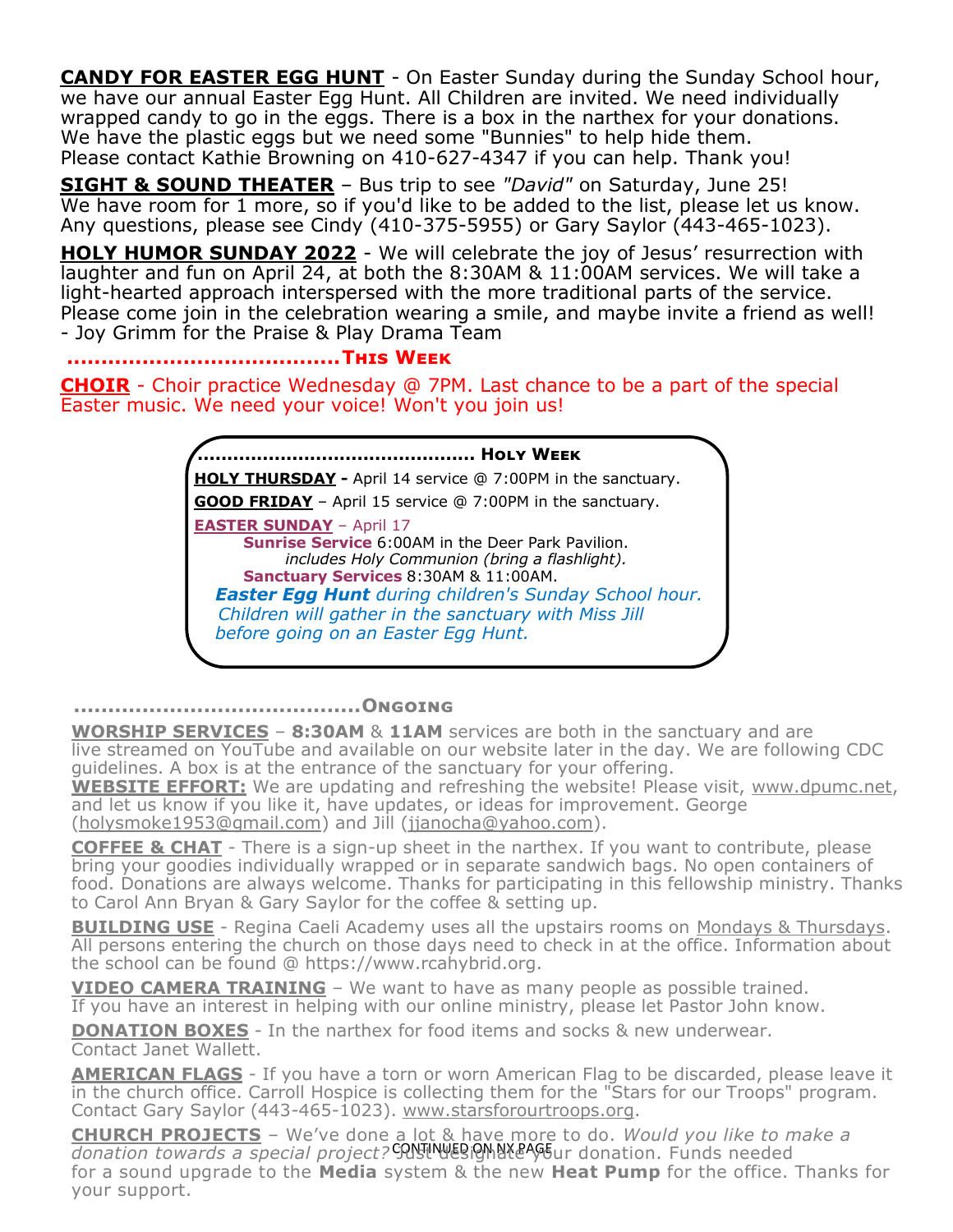**BRING YOUR CAN TO CHURCH** - Or box or plastic jar--of food! Let's keep the grocery cart full with our donations for Carroll County Food Sunday by bringing at least one non-perishable item every Sunday. Donors are encouraged to give the kind of nutritious food they would serve their own families. The CCFS Wish List includes: Peanut Butter; Jelly; Hot & Cold Cereal; Canned Soup (non-tomato preferred); Beans (red & black); Pancake Mix; Pancake Syrup. Thanks to all for reaching out to our neighbors in need.

**FEED MY SHEEP** – Gary Saylor has taken on the leadership role for the Deer Park Team. If you want to help, contact Gary, 443-465-1023. Financial donations continue to help provide food and supplies. Please mark your donation for Feed My Sheep. Thanks.

**ONE CALL NOW** - We use this system to send out prayer requests and church information. If you are not receiving phone calls and/or emails contact Cindy Saylor.

□HOSPITAL EOUIPMENT - Deer Park Lions Club loans wheelchairs, walkers, crutches canes & commodes, free of charge. Contact Deer Park Lion Ron @ 410-549-1095.

**............................................................................................................** Please submit bulletin announcements by Thursday, 11:00AM to the Office Prayer Chain: Shirley Miller (Coordinator) 410-861-8292 Chain I Kate Gorsuch 410-876-2745 / Chain II Brenda Six 410-756-2507 Flag raising & lowering: Gary Saylor From Deer Park's past*<u><u> Conservation Conservation</u>*</u> ,,,,,,,,,,,,,,,,,,,,,,,,,,,,,,, From the **Chicken and Oyster Supper** Carroll County Historical Society **SATURDAY, OCTOBER 14 …** Woman's Society of Christian Service of Average supper price DEER PARK CHURCH - SMALLWOOD today is \$45.00 - Beginning at 4 P.M. Per Bill Aldridge, Adults \$1.00 Children 50c Who provided this <u> 1882 - Jan Alexandro Alexandro Alexandro Alexandro Alexandro Alexandro Alexandro Alexandro Alexandro Alexandro </u>

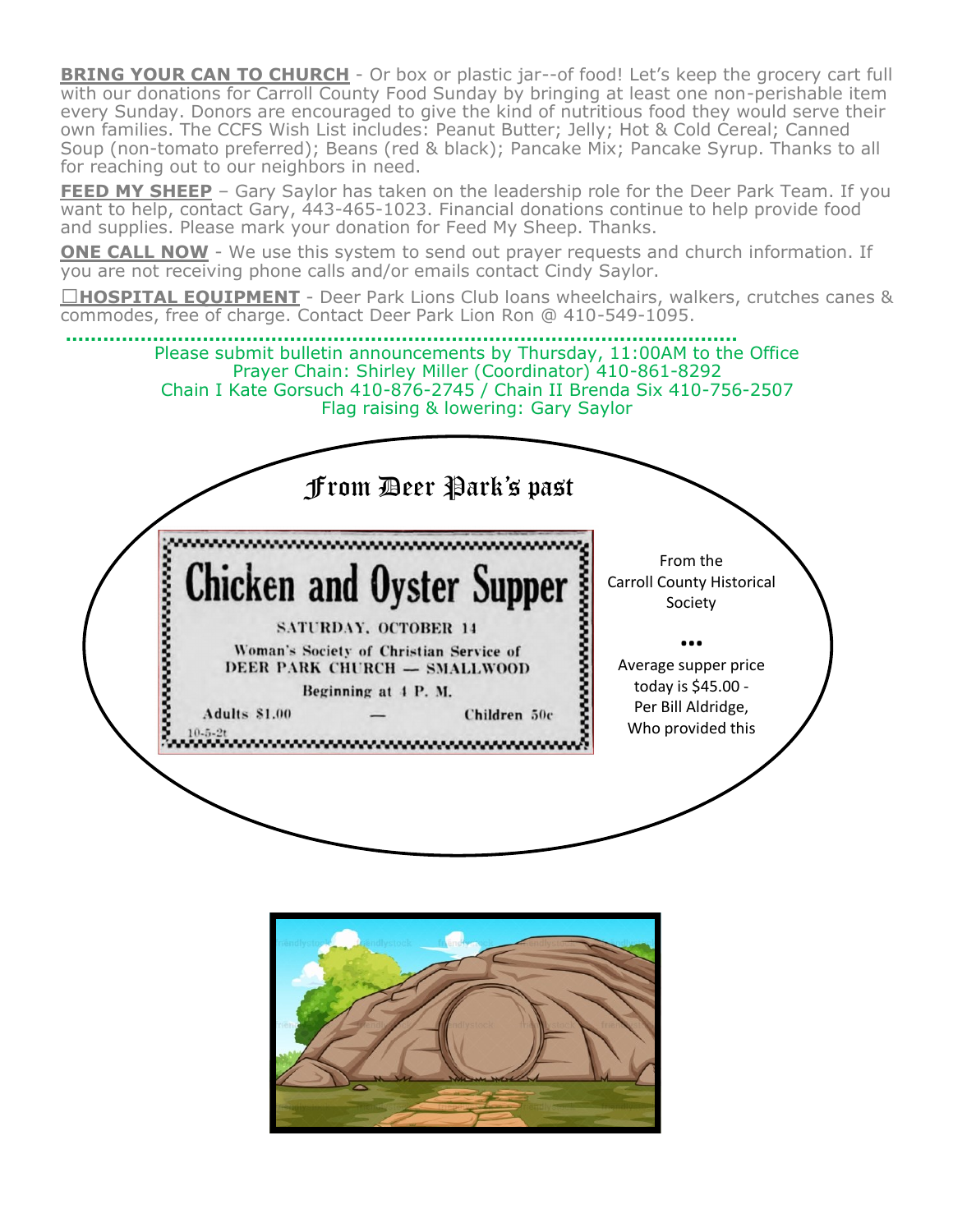## LEARN WITH US!

### Classes for children & adults

#### **CHILDREN'S SUNDAY SCHOOL -**

Sundays @ 9:45AM for children of all ages. We start in the sanctuary with music and then go to the classrooms for learning & crafts!

We also have a virtual option; if interested, just join: [meet.google.com/vtf](https://www.dpumc.net/groups/childrens-ministries/sunday-school/meet.google.com/vtf-yeha-zrk)-yeha-zrk





# **— A STUDY GROUP FOR ADULTS**

Sundays from 9:45-10:45AM in the Conference Room. We are currently reading and discussing Max Lucado's "Life Lessons from James." All are welcome, any morning! Study books are available.

Contact person: Joy Grimm <joyg1@comcast.net>

May 15 will be the last class meeting before Spring/Summer Break.





Play.

Grow...

Wednesdays @ 1PM through April 13. The book is *"EMBRACING THE UNCERTAIN"* by Magrey R. deVega. No need to sign up, just show up! Contact is Pastor John; Office: 410-848-2313

**Church calendar on last page**